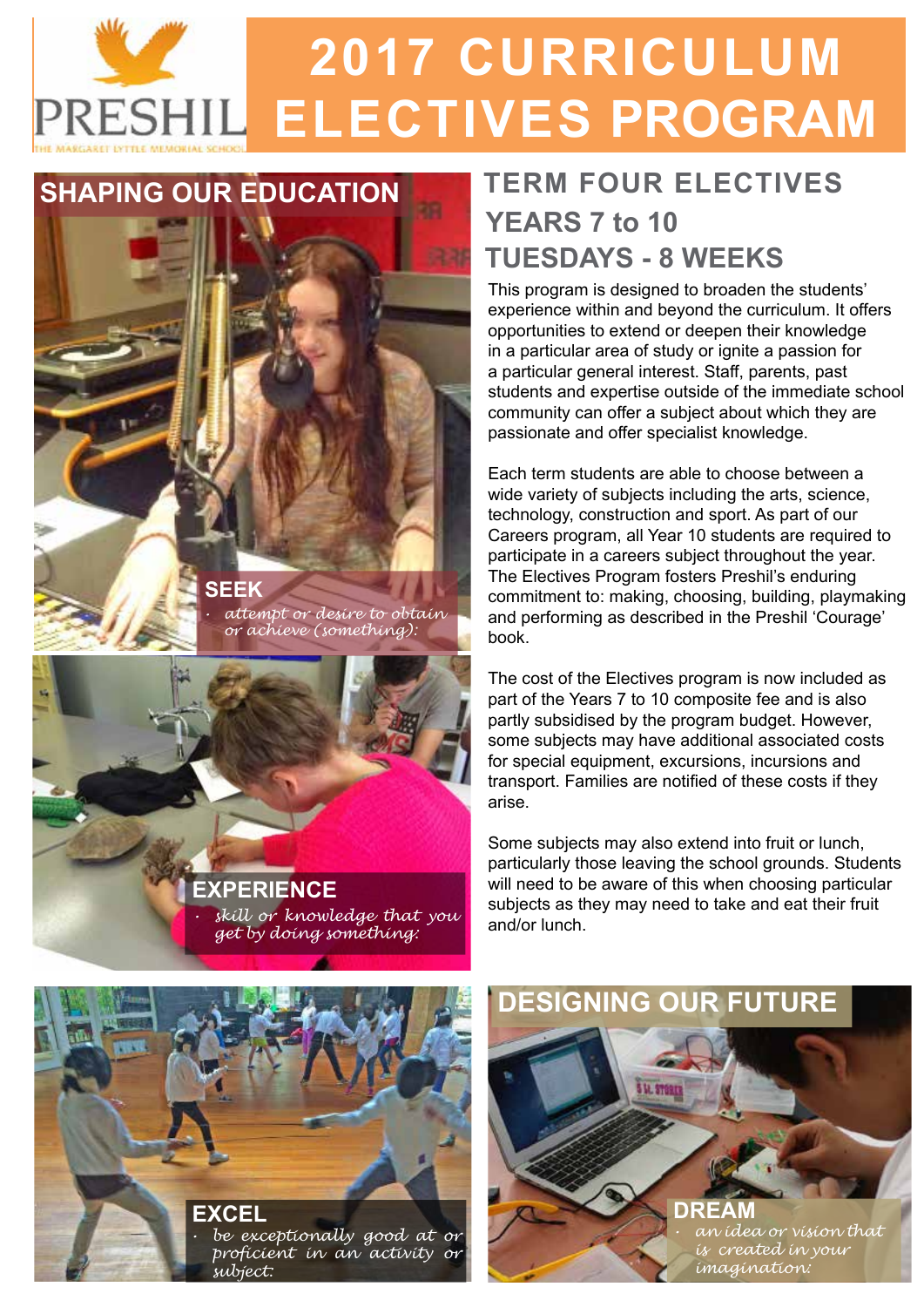# **SCIENCE | TECHNOLOGY ENGINEERING | ARTS | MATHS STEAM**

#### **MURAL MAKING with Michael Hawkins**

As part of a wider school initiative to turn the alleyway between the science rooms and The Blackbox into a Melbourne Laneway, Michael will be running an elective that will involve painting geometric mural designs in this space. The elective will involve designing and then painting your designs but also requires all participants to work together -this will be a group project to some degree.

Note: Priority will be given to Year 9 and 10 for this elective.

### **THEATRESPORTS with Adam Simon**

In this Elective students will participate in a variety of improvisation games to assist in developing their drama skills. Each class is structured similar to a "Whose Line is it Anyway?" show. A sample list of activities would be Film Styles, Fixed Emotions, House Party and Mission Improbable. The list of options is endless, maybe even come up with a few of your own. No experience necessary.

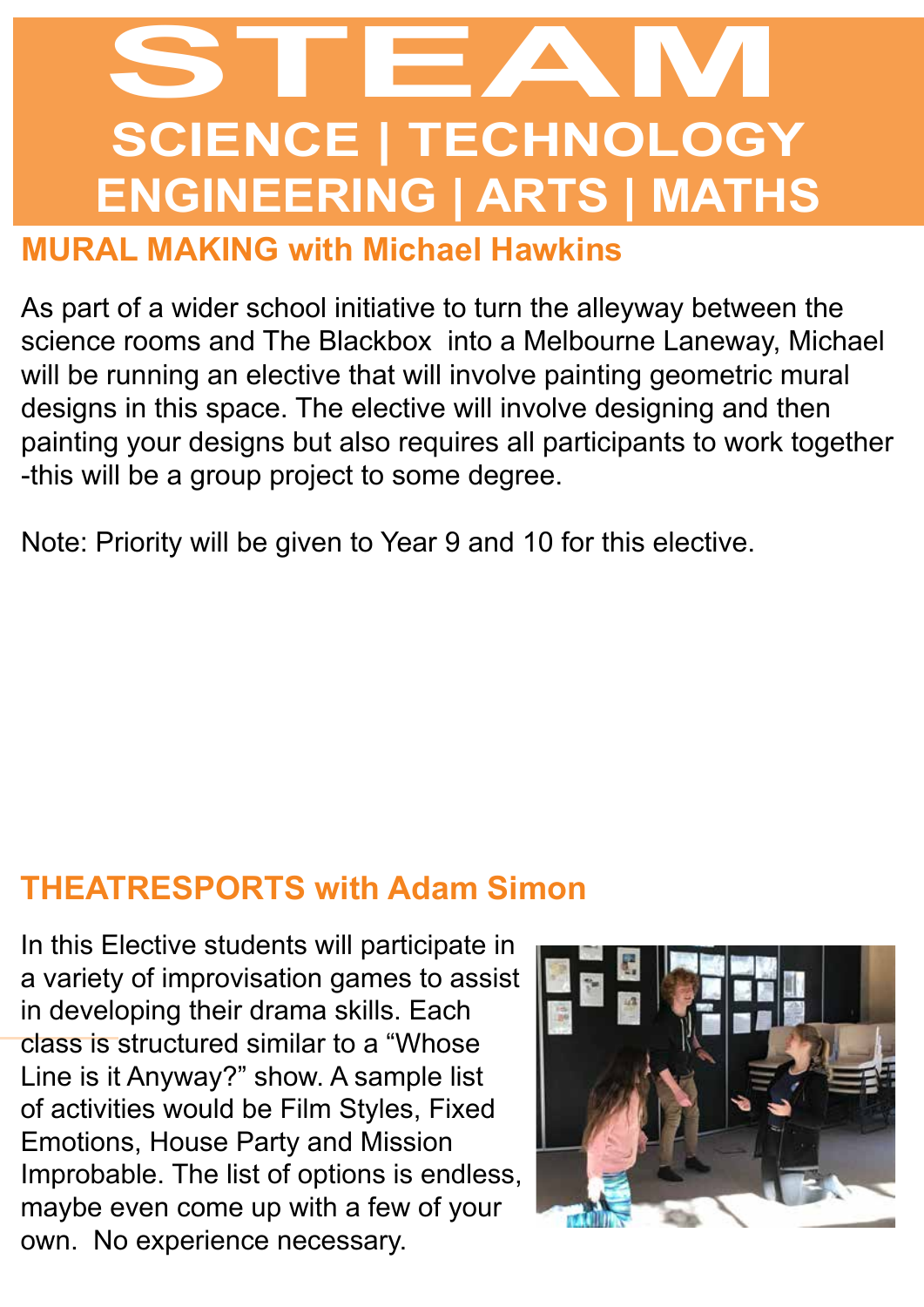### **LEARN THE BASICS OF OIL PAINTING with Penelope Long**

Penelope Long is an artist with over twenty years of experience. Penelope will teach you how to mix colour, apply paint and compose a picture. Students will be looking at the old masters, contemporary painters, and using their own ideas and surrounds for inspiration. The students will also learn about different styles of paintwork ranging from energetic brushy and expressive painting to a more controlled tonal approach. The main aim is to have fun and develop an understanding of a challenging but beautiful and rewarding medium.



### **PHILOSOPHY with Eliana Horn**

Did you know that you can put the prefix 'the philosophy of' in front of any topic and bam, you've created a whole new area of philosophy? For example, 'the Philosophy of Selfies': are selfies a healthy form of self expression or a reflection of a self absorbed generation? 'The Philosophy of Donald Trump': why do people love him, why do they hate him and why should we care about gender neutral toilets? 'The Philosophy of Tumblr': should we be 'politically correct'? Do we really need to 'check our privilege'? This term we will be discussing a whole new range of topics so whether or not you did philosophy last term join the conversation!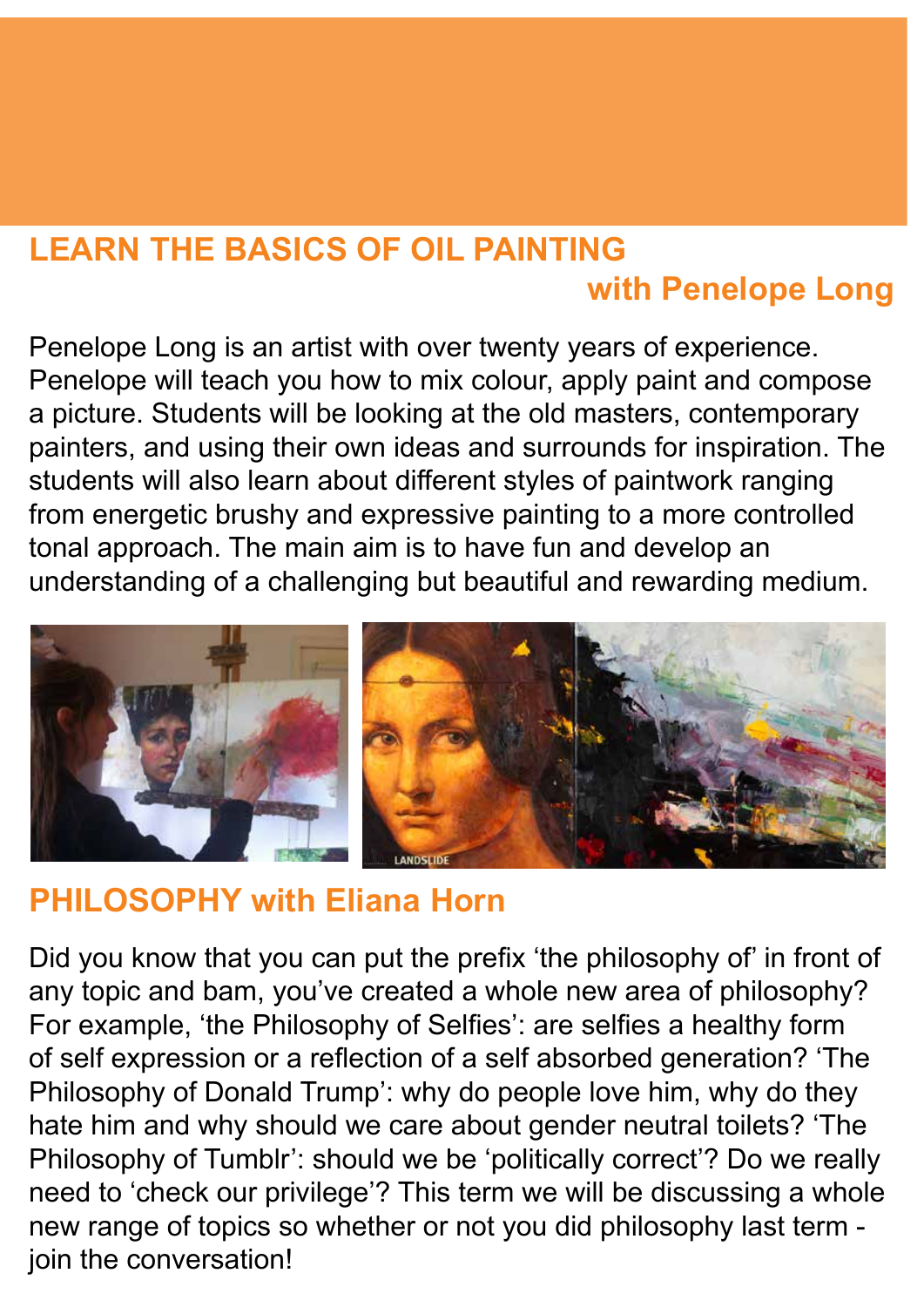### **VISUAL STORY TELLING with Karl von Moller**

Learn to tell dramatic stories visually - learn some filmmaking techniques to help imagine, create and tell strong stories by strengthening your ability to express yourself visually. In this elective, students will explore the fundamental building blocks of a visual filmmaker. You will explore visualisation techniques like



storyboards, how to use staging to make every scene strong and powerful and frame your shots using dynamic composition techniques. You will also learn about timing, visual flow, "crossing the line" and some tricks to break all the rules through the use of editing.

Karl is a freelance commercial Director, Cinematographer and Photographer, both locally and internationally. He has worked on many award-winning television commercials, documentaries and music videos. Projects include: The Bank Job, Storm Warning, Goggo d'art, The Australian Defence Force, HP Computers, Coca Cola, Toshiba, Canon, Killing Heidi, Wicked Beats Sound System and Madison Avenue to name a few.

### **OR**

### **INTERMEDIATE PROGRAMMING with Karl von Moller**

This term, "Programming with Arduino" will create an **LCD based game.** Students will also review some early steps in programming, the course is designed to take your programming skills to the next level.

Students will explore Arduino's core by using "**interrupts**" to make

game play responsive to button inputs, the basics of using the "**i2C protocol**" to communicate to an LCD module, **using libraries to extend what Arduino is capable of, and building the algorithm for a fun "space Invaders" style game."** 

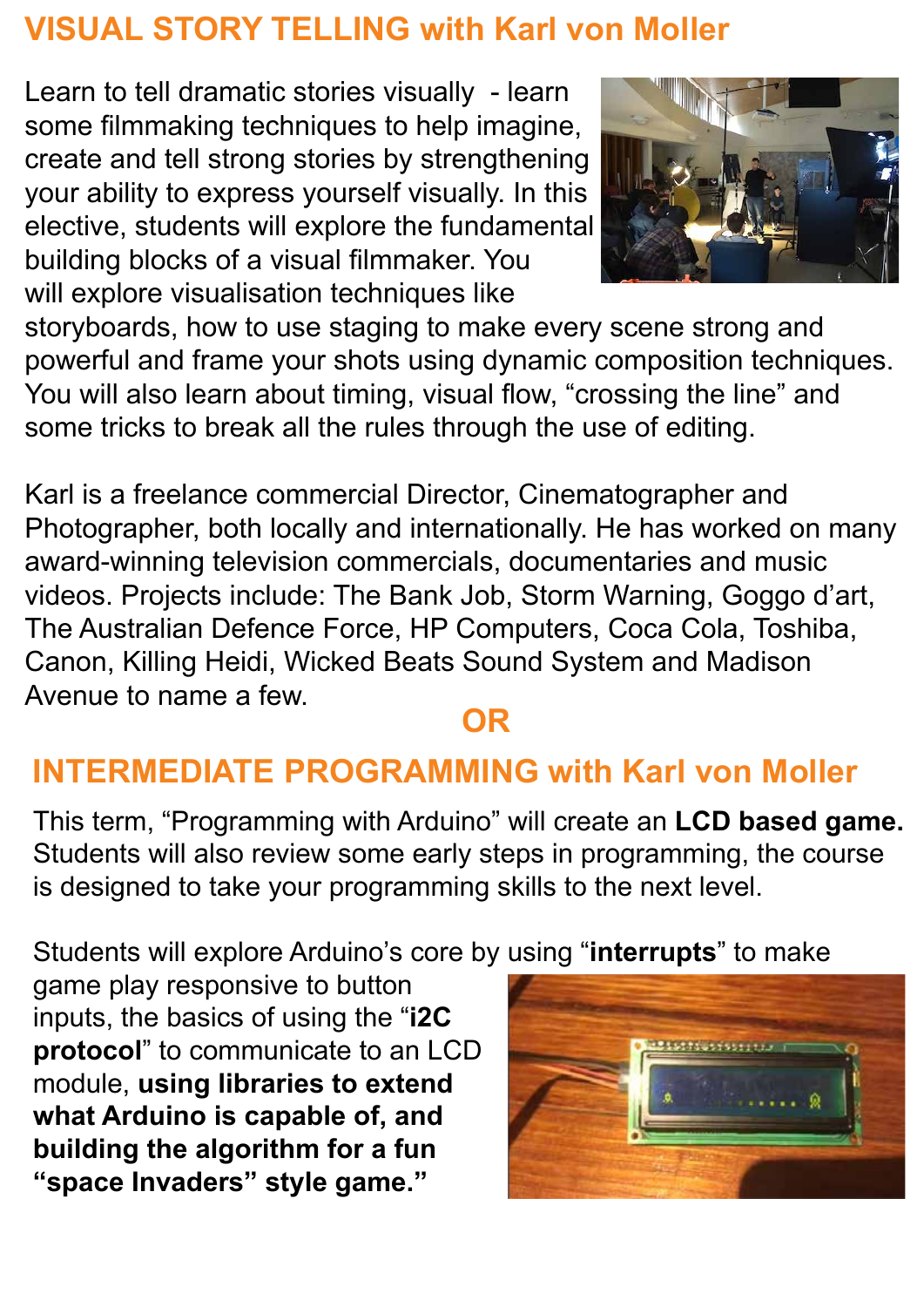### **RUSSIAN CONTINUES with Chris Dite**

Politicians, generals, journalists and bookworms have been obsessed with 'deciphering' Russia for hundreds of years. Whether or not there actually is a key, a good place to start looking for one is the Russian language. Take this introductory course to the Russian language if you've ever wanted to get to the bottom of election interference, Crime and Punishment, Soviet glory days, Putin memes, criminal tattoos, and bleak dash cam auto accident footage. Your world will never be the same.



### **HEALTH and WELLBEING**

### **VIVA FITNESS with Karoline Kuti**

Discover activities that you may have never experienced or thought about to stay fit and healthy. Throughout this elective you may participate in activities such as rock climbing, belly dancing, orienteering, boxing, swimming, Zumba, tai chi, crossfit and many more. The class will be fun, inclusive and appropriate for any fitness level.

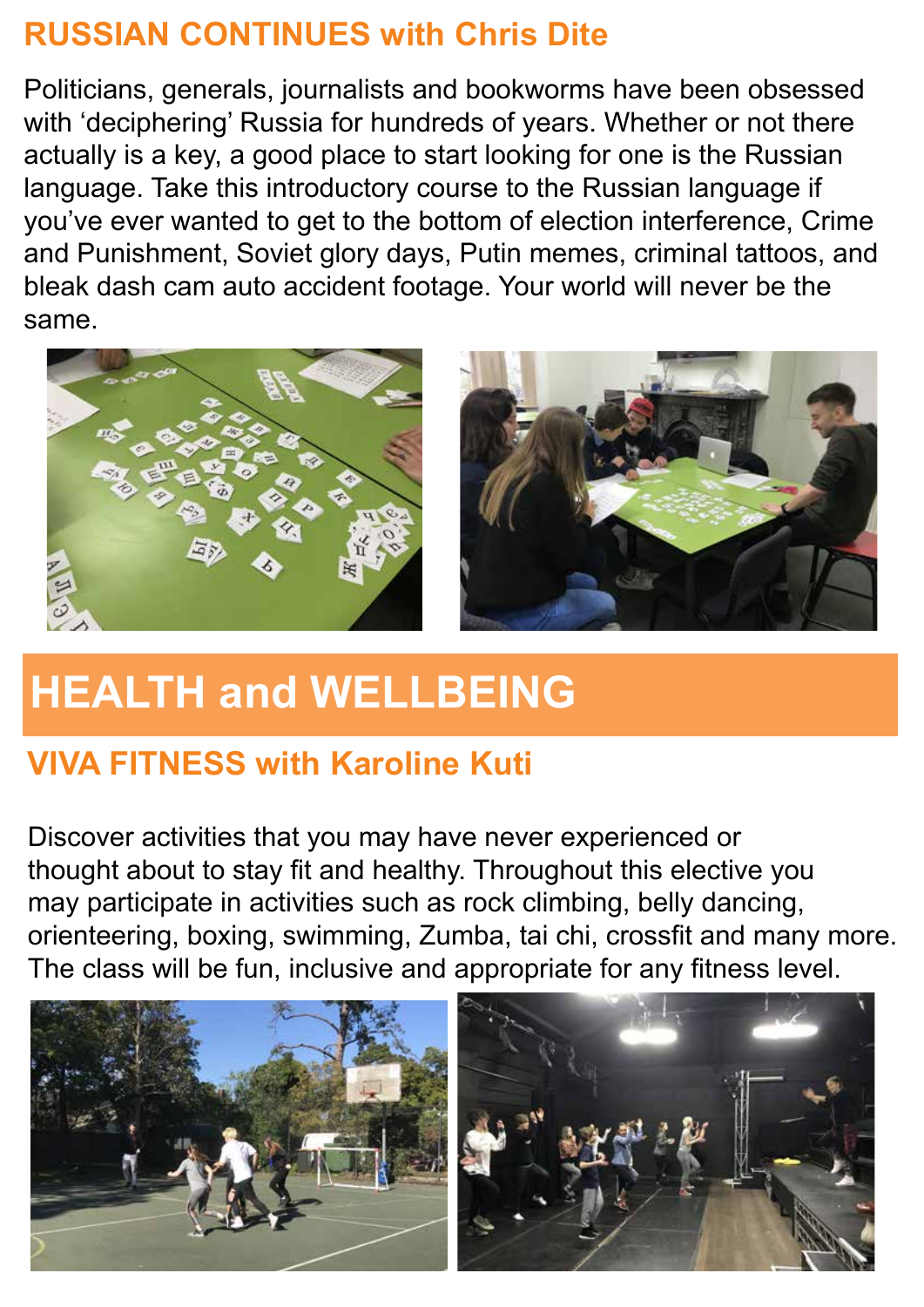### **BOOK CLUB with Deb Heyes**

Come and join the book club. We'll read a book, enjoy some cake and maybe even cook a little.



### **SPORT AND PHYSICAL DEVELOPMENT**

### **TENNIS with Bill Madafferi**

Bill provides coaching for all ages and skill levels, from beginners to advanced, in a relaxed and encouraging environment, making it easy for students to enjoy their tennis as they learn the various disciplines of the game. Getting to know each student's strengths and weaknesses means progress can be made every lesson. Lessons are held at MCC Kew next to the Primary campus.

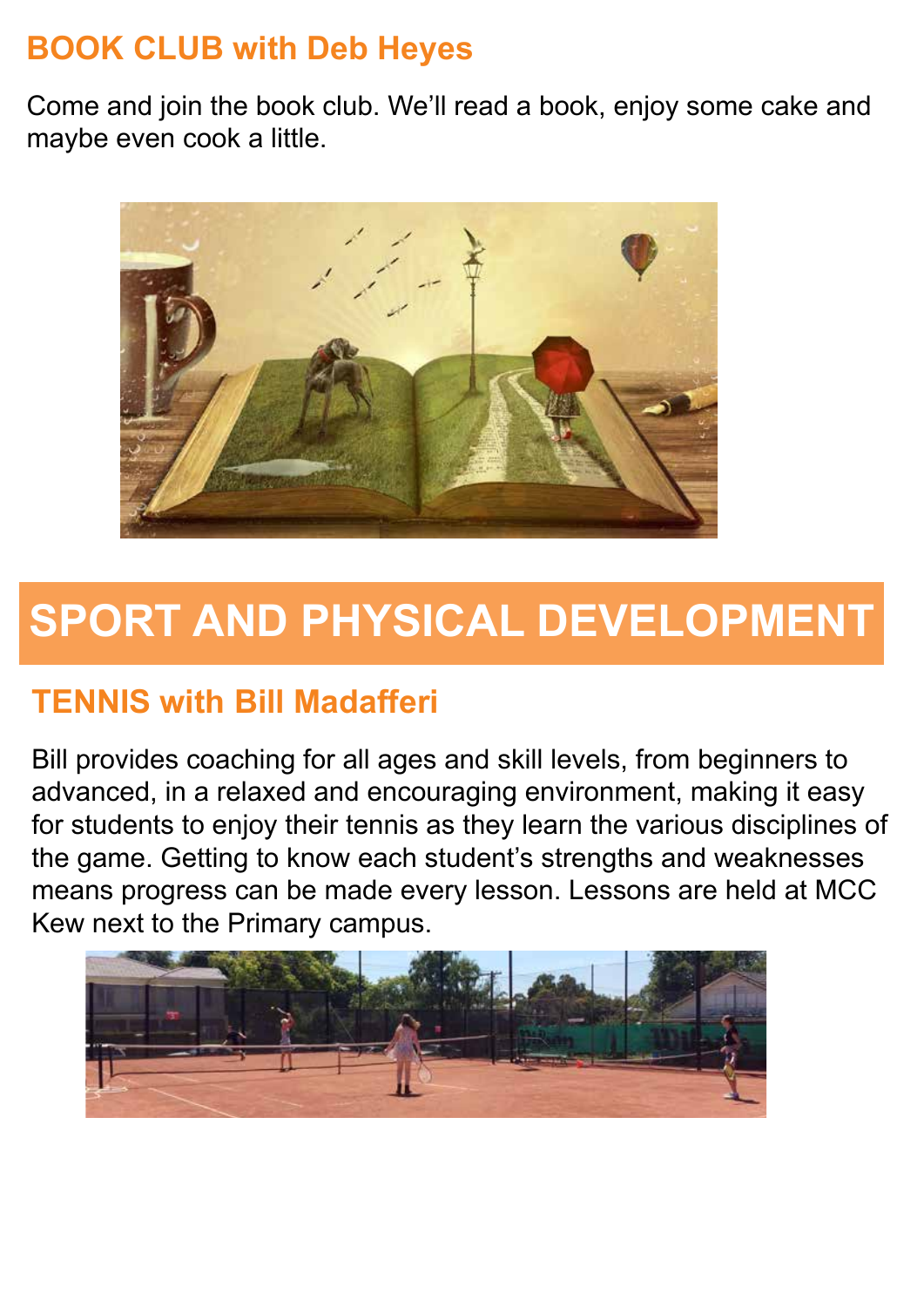### **SKATEBOARDING with Junction Skate Coaches**

This innovative and refreshingly new program focuses on engaging all students irrespective of age and gender and delivers an active fun and games-based clinic incorporating balance, agility, coordination and technique. During the program, confidence is built by the individual as he/she progresses with skills and techniques imparted during our sessions. The programs also assist in



the building of participants' self-esteem and positive identity for young people and youth culture. Includes all equipment and safety wear. No experience necessary and students may bring their own boards, scooters and equipment.

# **COMMUNITY & SCHOOL PARTNERSHIPS**

### **Year 10 CAREERS with Bronte Howell and Clare Coman**

The Careers and Pathways Elective will introduce students to important information about careers and pathways. There will be helpful material to learn about the future of work, your skills and interests, Universities, TAFEs and alternative tertiary education providers, the selection of tertiary study places, work opportunities, interviewing skills and other resources about student pathways in the coming years. This may include visits from a selection of tertiary providers. We'll also look at study and work/travel abroad opportunities for young people. It is essential our students are well informed and equipped for employment, as well as develop the skills and tools necessary for job seeking success.

### **ELECTIVE VOLUNTEERS WANTED**

If you have an idea or know someone who would love to run an elective that involves a community partnership, please let us know!